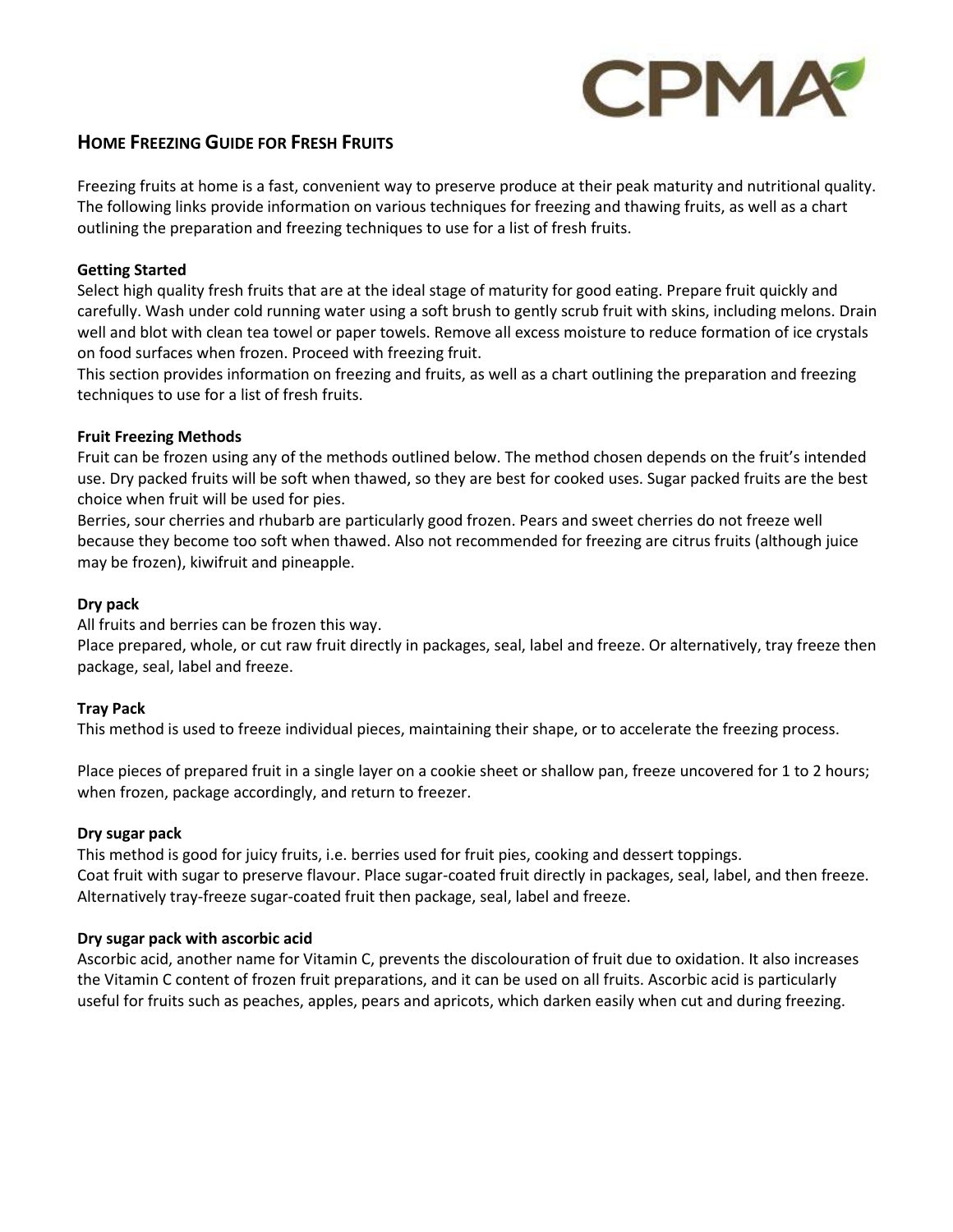Ascorbic acid is available at pharmacies and stores that sell freezing supplies. Follow manufacturer's instructions for use or the following recipe:

For 1L (4 cups) prepared fruit, dissolve 1 ml (1/4 tsp) powdered or crystalline ascorbic acid (Vitamin C) in 50 ml (1/4 cup) cold water; sprinkle over fruit and mix gently. Sprinkle with specified amount of sugar and mix again, then package, seal, label and freeze. Alternatively, tray-freeze fruit then package, seal, label and freeze.

## **Thawing**

Frozen fruits, which are to be used instead of fresh fruit, are better if not thawed completely. It is also not necessary to completely thaw fruit which is to be used in pies or baked puddings; thaw only enough to separate pieces, and then proceed as with fresh fruit. To thaw 500 ml (2 cups) of fruit, allow 6 to 8 hours in the refrigerator, 3 hours at room temperature or 1 hour if container is placed under cold running water. Use thawed fruit promptly.

Take a look at CPMA's **[Freezing](#page-2-0) Fruits Table** for more detailed information about how to freeze your favourite fruits.